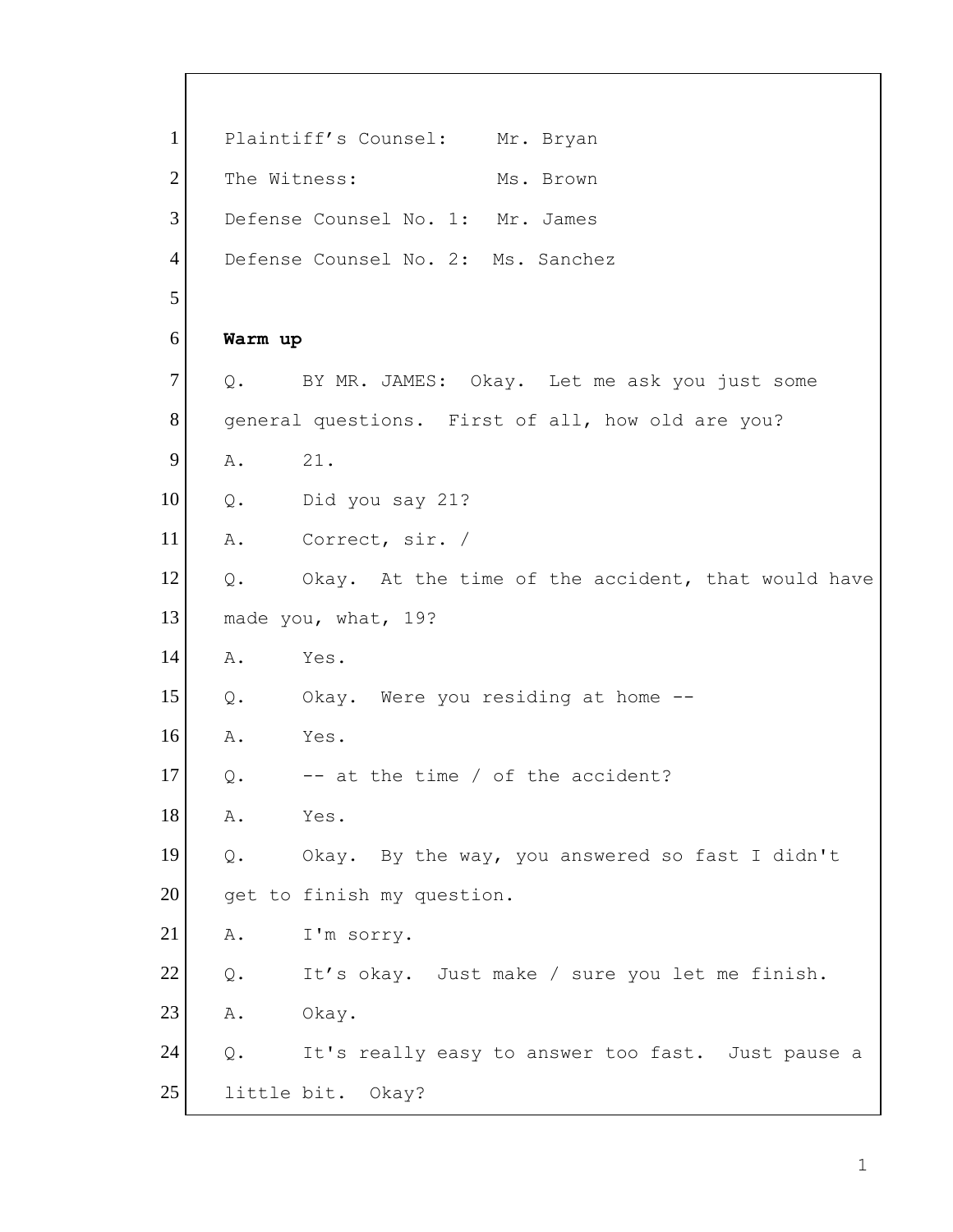1 A. Yes.  $2$  Q. You were living at home // with your parents at the 3 time of the accident; correct? 4 A. Yes. 5 | Q. Okay. What was your address, home address, at the 6 time of the accident? 7 A. It / was 6616 Cherry Lane. 8 Q. And what are your parents' names? 9 A. Debbie and George Brown.  $10$  Q. Do you remember what kind of vehicle you /// were 11 driving at the time -- 12 A. Yes.  $13$  Q.  $-$  of this accident? 14 MR. BRYAN: Please slow down, Ms. Brown. 15 THE WITNESS: I'm sorry. 16 MR. BRYAN: It is important that only one person 17 talks at / a time. 18 | Q BY MR. JAMES: You do remember that you were a 19 | witness to an accident; correct? 20 A. Well, what do you mean was I a witness? 21  $\boxed{Q.}$  Let me /\*(1) ask a better question for you. 22 A. That would be good.  $23$  Q. Were you driving a car that was involved in an 24 accident? 25 A. Yes, I was.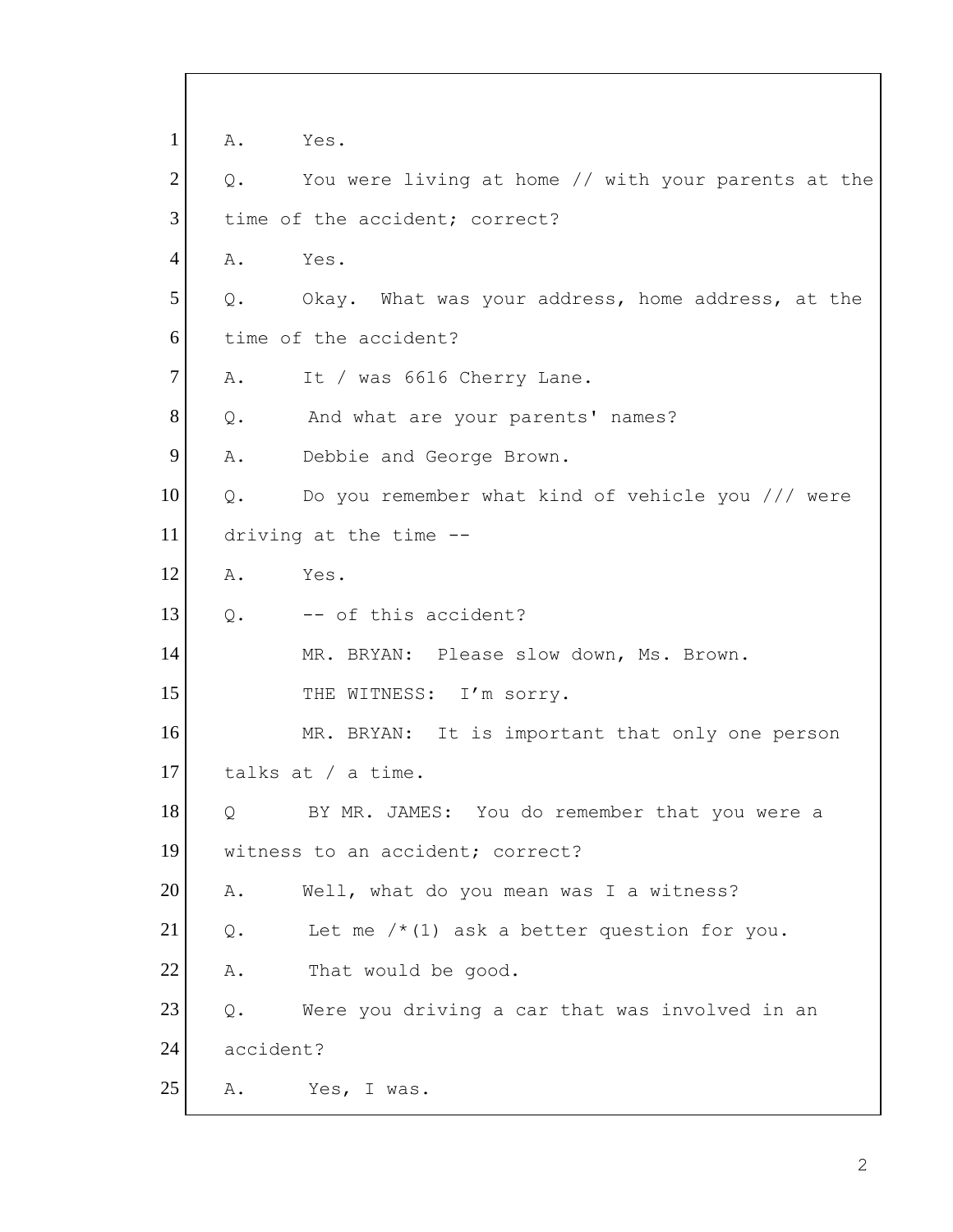| $\mathbf{1}$   | Okay. / That happened on June 17th of last year;<br>$Q$ .         |
|----------------|-------------------------------------------------------------------|
| $\overline{2}$ | is that right?                                                    |
| 3              | I'm not positive of the date.<br>Α.                               |
| $\overline{4}$ | Q.<br>If I told you the police report says / June 17th,           |
| 5              | would you have any reason to disagree with that date?             |
| 6              | No, sir. That sounds about right.<br>Α.                           |
| $\tau$         | Okay. What kind of vehicle were you / driving at<br>$Q$ .         |
| 8              | the time of the accident?                                         |
| 9              | Α.<br>A Ford Mustang.                                             |
| 10             | Okay. Did you maintain a policy of insurance on<br>$Q_{\bullet}$  |
| 11             | that vehicle at that time?                                        |
| 12             | No. //<br>Α.                                                      |
| 13             | Q.<br>You had no auto insurance at the time of the                |
| 14             | accident; is that correct?                                        |
| 15             | Α.<br>No.                                                         |
| 16             | MS. SANCHEZ: I'm sorry. That is confusing.                        |
| 17             | MR. BRYAN: I agree. Can you clear / that up,                      |
| 18             | Counsel?                                                          |
| 19             | MR. JAMES: Sure.                                                  |
| 20             | MS. SANCHEZ: Thank you. That will make for a                      |
| 21             | better record.                                                    |
| 22             | BY MR. JAMES: At the time of this accident on<br>Q.               |
| 23             | June 17th, did you have /// insurance on your Ford?               |
| 24             | No, I did not.<br>Α.                                              |
| 25             | All right. Were you the registered owner of the<br>$\mathsf{Q}$ . |

 $\Gamma$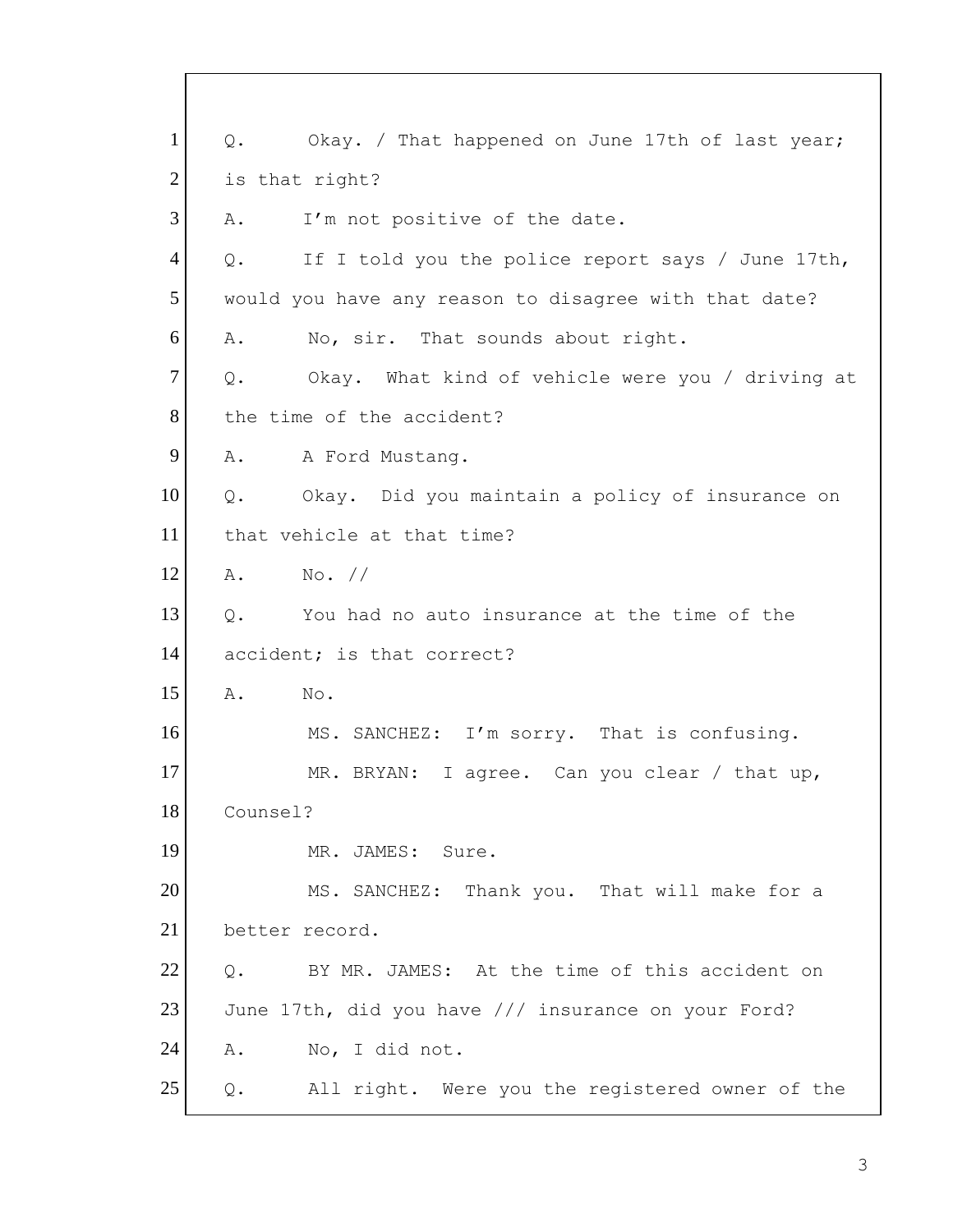1 vehicle? 2 A. Yes, sir, I was. 3 Q. Okay. Did you / have a pink slip that showed you 4 were the owner? 5 A. No.  $6$  Q. Okay. Do you recall one way or the other whether 7 any paperwork had been  $/*$  (2) filled out with the DMV 8 transferring ownership of that car to you prior to this 9 event? 10 MR. BRYAN: Wait. I don't understand that 11 question. 12 MS. SANCHEZ: No / speaking objections, please. 13 MR. BRYAN: Well, she doesn't have to answer 14 confusing questions. 15 MS. SANCHEZ: I agree, but you don't need to coach 16 her. 17 MR. BRYAN: I have made my record. / Please 18 rephrase the question. 19 Q. BY MR. JAMES: Do you know if the car had been 20 transferred to your ownership prior to this accident? 21 A. Yes. I had taken the / papers to the DMV myself.  $22$  Q. You did it yourself; is that correct? 23 A. Yes. 24 Q. Okay. Ballpark, about how long before the accident 25 had you // done that?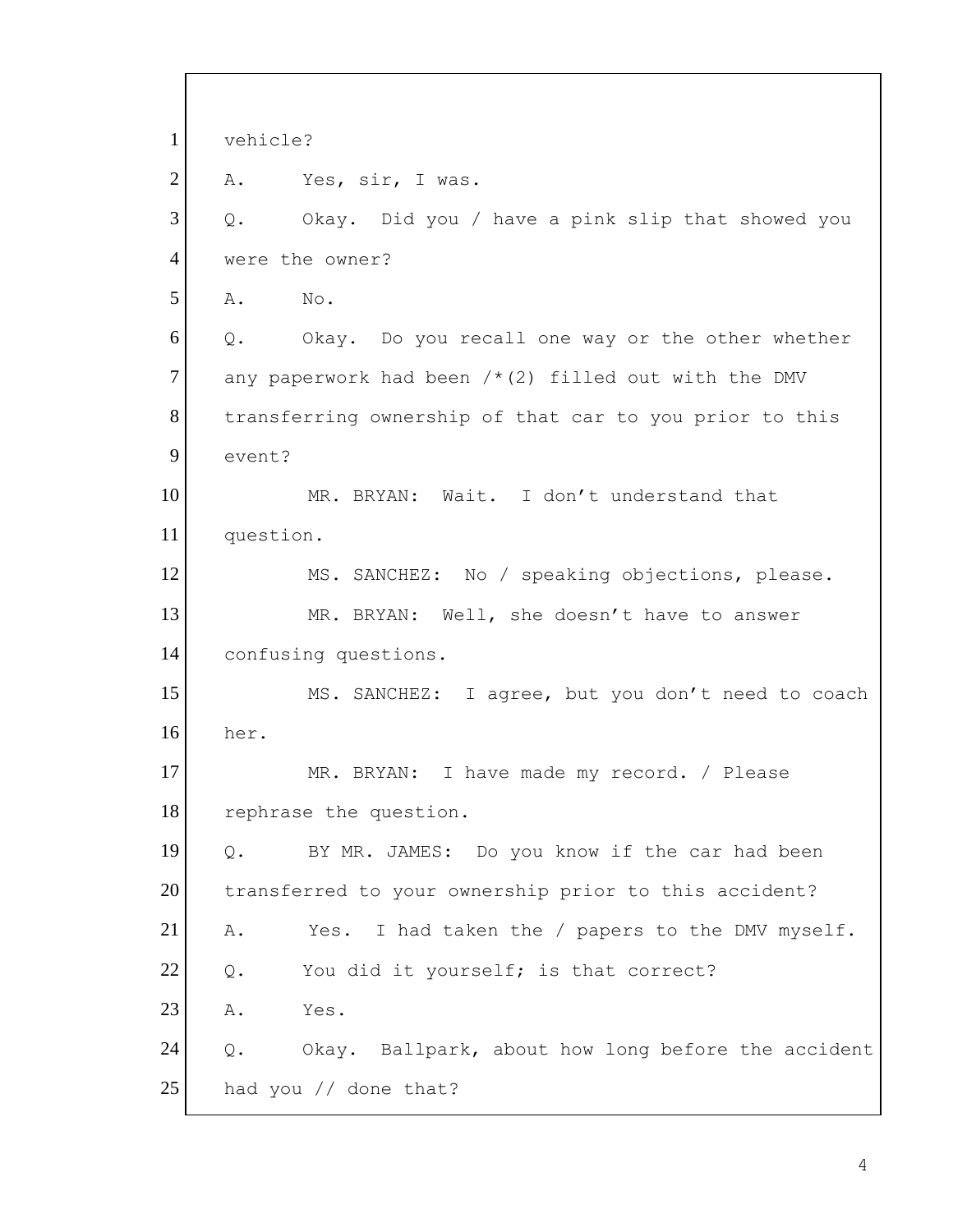A. I did it twice. Q. When was the first occasion you registered it? 3 A. When I initially got the vehicle, which was when I turned / 18. Q. Right. A. I did it right when I got it. 7 Q. I see. Okay. 8 A. And it was up again in December. 9 Q. Is it your testimony you /// did it twice? A. Yes. Q. And do you remember who you purchased the vehicle 12 from, what their names are? 13 A. I can't remember their names. It was / a couple. Q. Okay. But you had not purchased auto insurance 15 that was effective as of the time of the accident; is that right? 17 A. No,  $\sin \frac{1}{x}(3)$  **END OF WARM-UP (Pause)**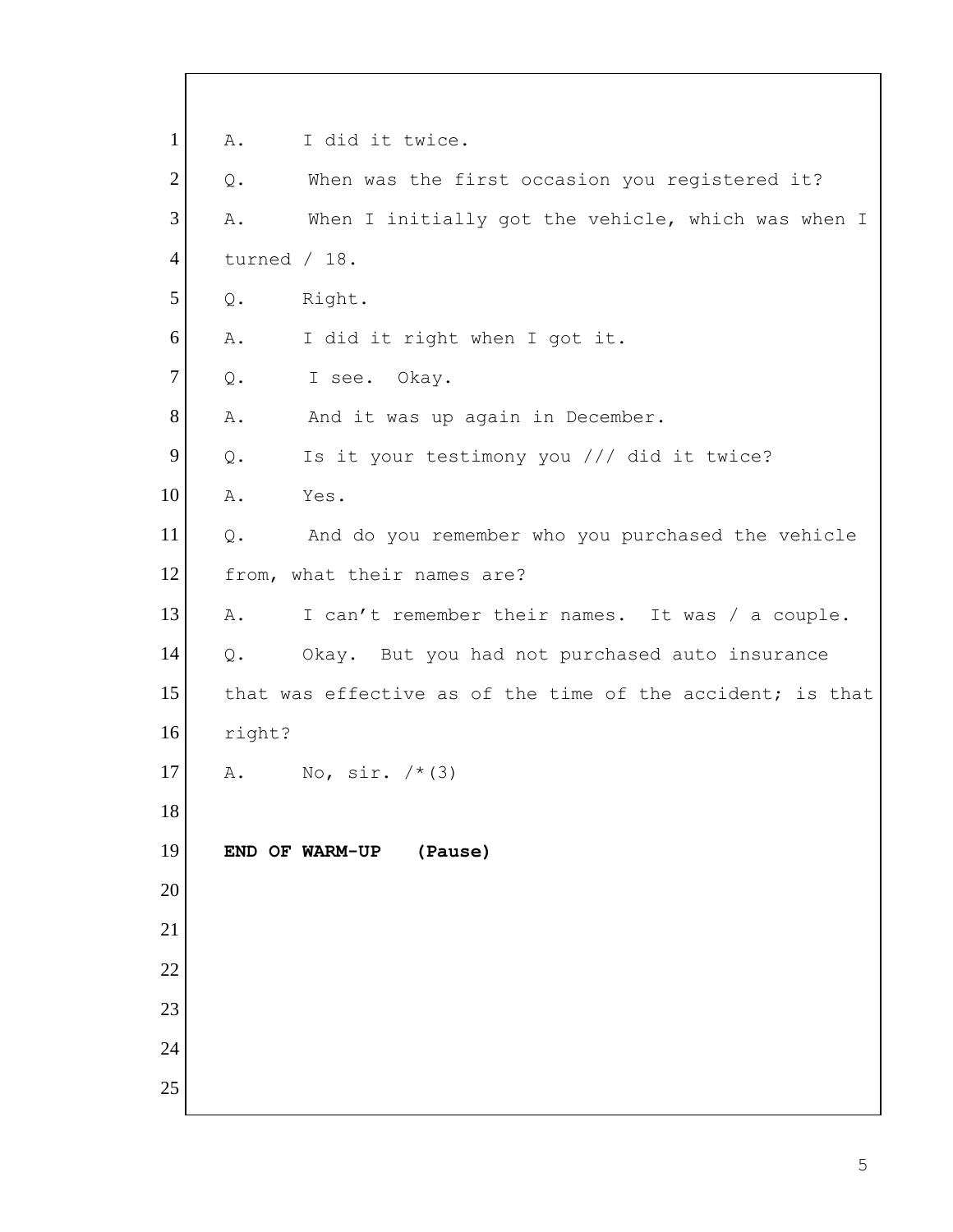1 **EXAM** 2 Q. BY MR. JAMES: Were you driving without insurance 3 on the day of the accident? 4 A. Yes, sir. 5 Q. Okay. And why is that? 6 A. Well, I had to smog it first. / 7 Q. All right. 8 A. I didn't know I could have insurance before doing 9 the smog. 10 | Q. Okay. Is it correct that you had not had a smog 11 test / on the car at the time of the accident? 12 A. Yes. That is correct. 13 Q. Okay. Let's talk now about the day of the 14 accident. 15 A. All right. / 16 | Q. On the day of the accident, were you on your way 17 to drop off a sign? 18 MR. BRYAN: Objection. That is a leading 19 question, Counselor. 20 MS. SANCHEZ: And that // also lacks foundation. 21 MR. JAMES: Well, let me rephrase. 22 MR. BRYAN: Thank you, Counsel. 23 Q. BY MR. JAMES: Ms. Brown, where were you going 24 before the accident happened? 25 A. I was taking my sign / back to the office.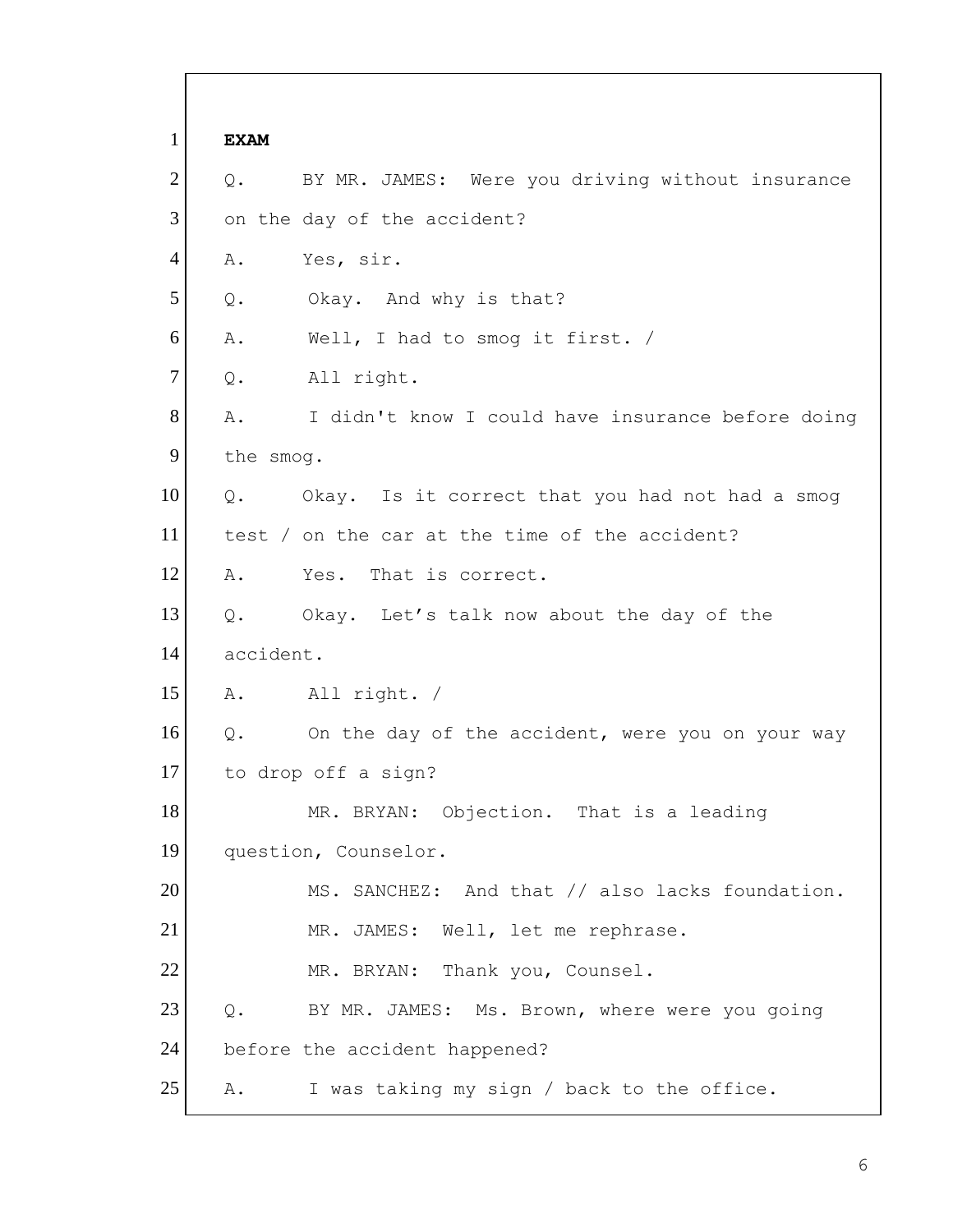1 Q. Okay. Where were you working at that particular 2 point in time? 3 A. I worked for Park Drive Self Storage. 4 Q. What sign are /// you talking about taking back? 5 A. I was waving the sign on the corner.  $6$  Q. You were waving a sign to advertise the company; is 7 that right? / 8 A. Yes. Exactly. 9 Q. Where is Park Drive Self Storage located? 10 A. It is right where Main turns into Southgate, I 11 guess. 12  $\boxed{Q}$ . And do you still work for  $/*$  (1) them today? 13 A. No. 14 Q. Okay. When did you stop working for that company? 15 A. Just a couple months ago. 16 Q. All right. Did you quit, or were you / fired? 17 MR. BRYAN: Objection. Relevance. 18 MS. SANCHEZ: I will join in that objection. 19 MR. BRYAN: Maybe you could just move on. 20 Q. BY MR. JAMES: Ms. Brown, you said you were 21 dropping off a sign / before going back to work; is that 22 right? 23 A. Yes. 24 | Q. Okay. At some point in time during the day before 25 the accident, had you done some / work for Park Drive Self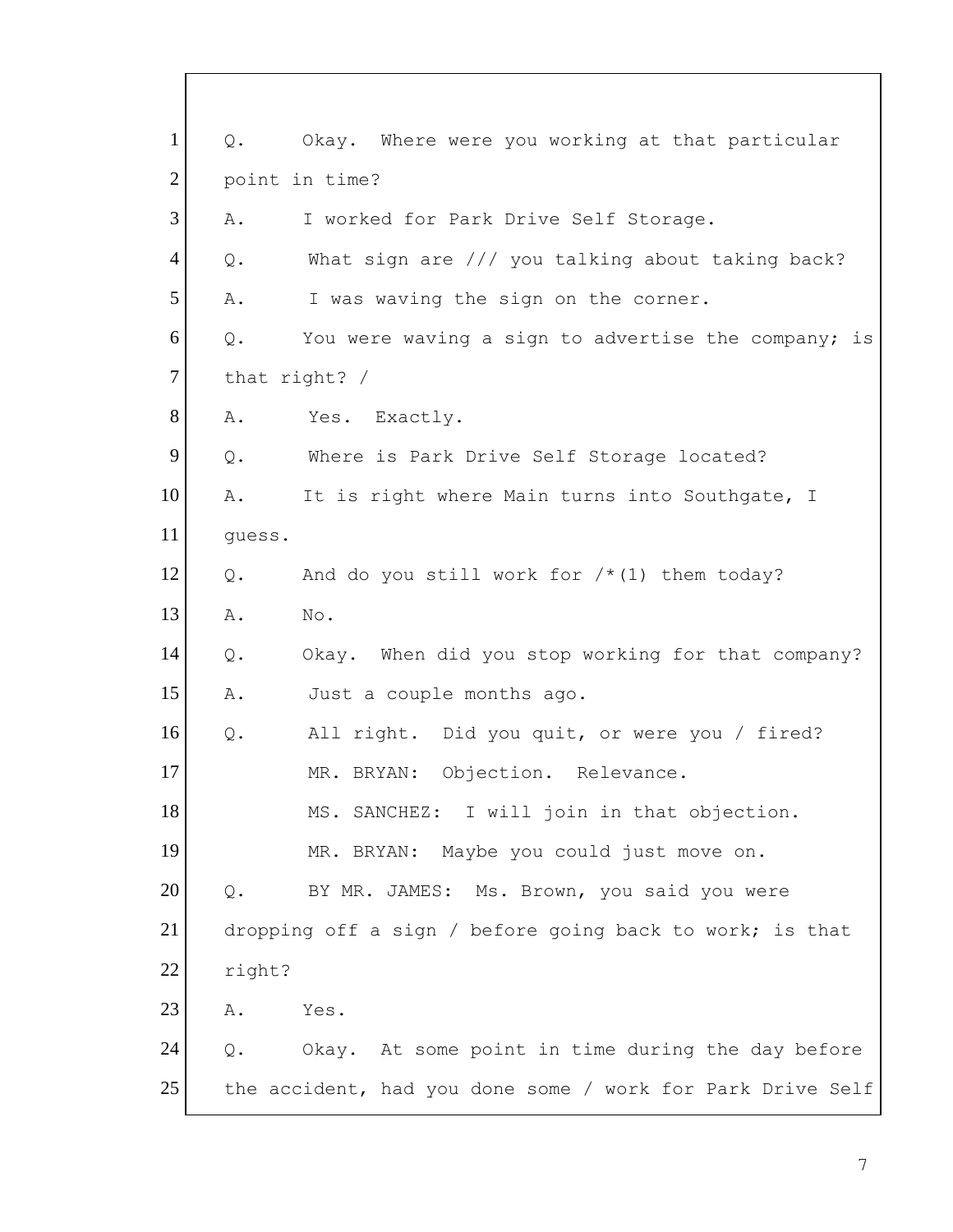1 Storage? 2 A. Yes. Correct. 3 Q. And what had you done the previous day? 4 A. My job was to attract attention and wave the // 5 sign.  $6$  Q. At what locations would you do that? 7 A. He would put me on various corners of the streets. 8 Q. Okay. And then had you been doing / that prior to 9 the accident? 10 A. Yes. I had been working there for maybe five 11 months. 12 | Q. Okay. On the day of the accident, please describe 13 your /// activities prior to the accident that involved 14 holding the sign. 15 A. Like the heat? What do you mean? 16 Q. Yes. 17 A. Well, it was a pretty hot day. / 18 | Q. All right. Please tell us what happened to you. 19 MR. BRYAN: Objection. Calls for a narrative. 20 MS. SANCHEZ: I will join. 21 MR. JAMES: Let me break it down. 22 MR. BRYAN: Thank you, Counselor.  $/*(2)$ 23 **END OF LEAD-IN - KEEP READING WITHOUT PAUSE** 24 25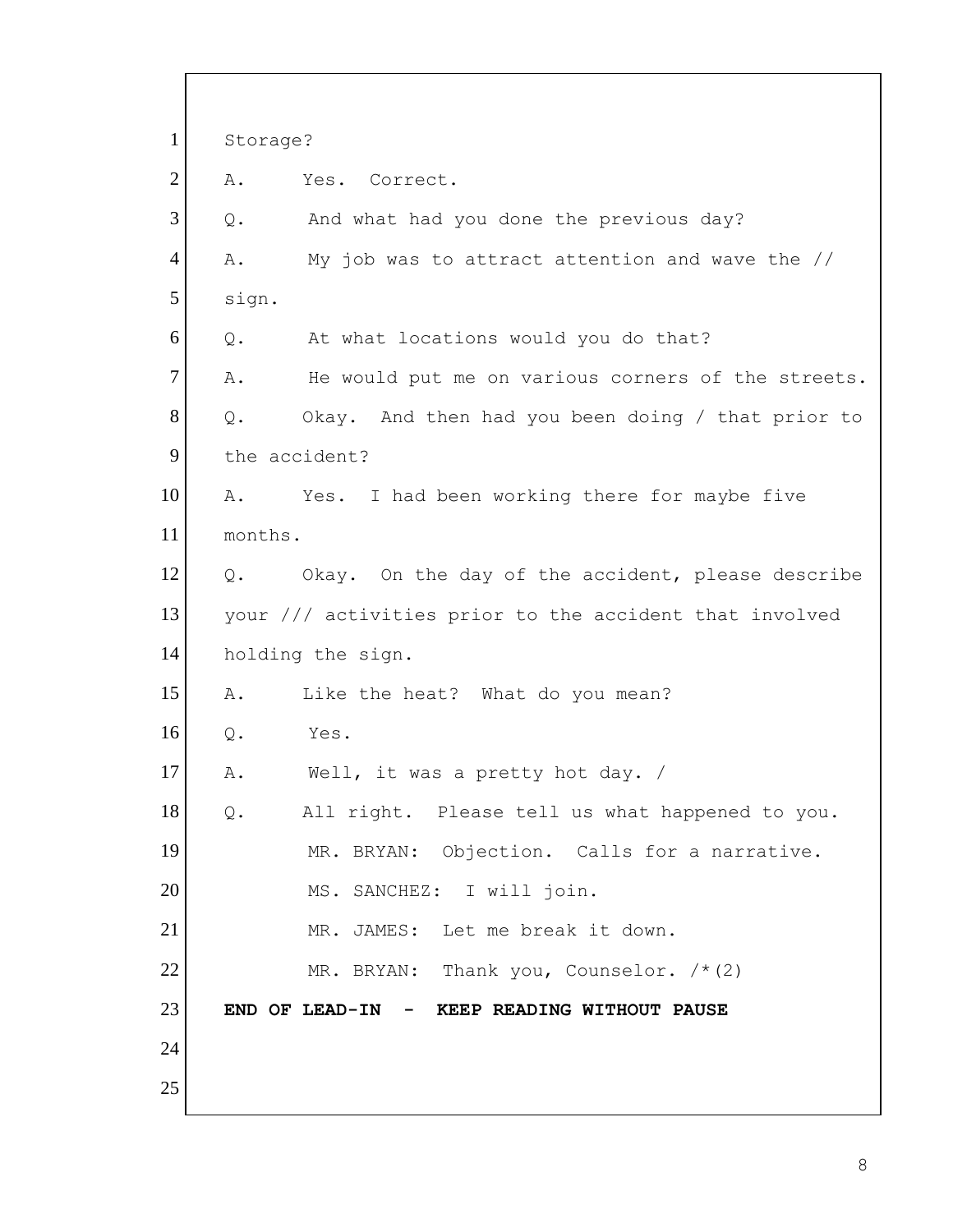1 **START TYPING:**  $2$  Q. BY MR. JAMES: What were you doing before the 3 accident happened? 4 A. I was working. It was about 4:00, around there. 5 That's when I started getting ready to / clean up and put 6 my equipment away.  $7$  Q. Okay. Is that also when you left to return your 8 sign? 9  $\vert$  A. I went to the bank before and / got some money, 10 and that's when I met the other two. 11 Q. What other two? 12 A. Mitchell. I don't remember his last name. 13 | Q. Are you describing the / other guy who was involved 14 in the accident? 15 A. Yeah. 16 Q. Okay. And so you met Mitchell at the bank; right? 17 A. Yes. 18 | Q. You had been working on // various corners, holding 19 the sign prior to the accident; is that right? 20 A. Correct.  $21$  Q. And then you decided to take a break and go to 22 the / bank; correct? 23 A. Not exactly. I was finished with my workday. 24 Going to the bank was on my way back to the office. It's 25 in the /// same shopping center.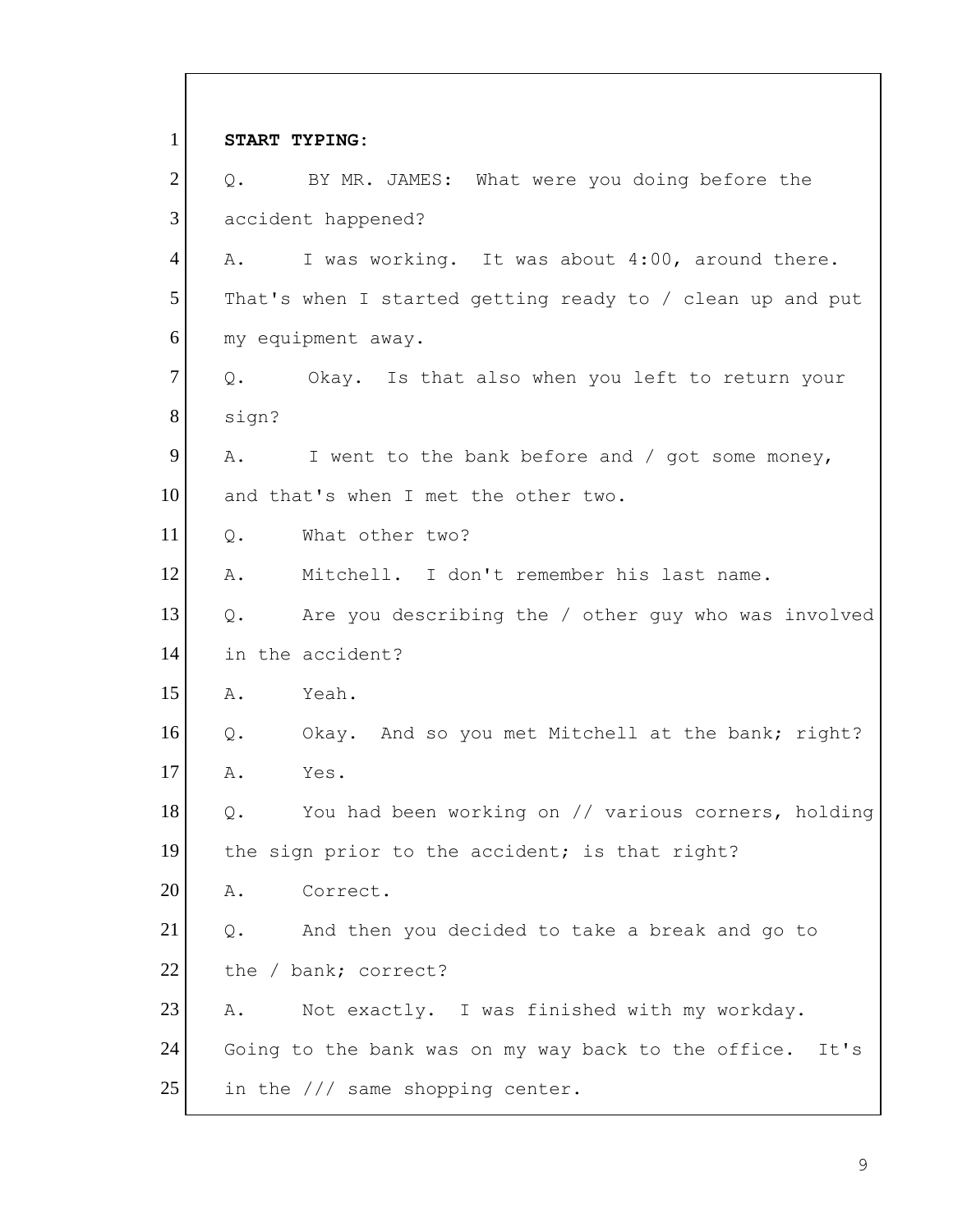1 MR. BRYAN: You have answered the question. 2 MS. SANCHEZ: Wait for the next question. 3 THE WITNESS: Okay. 4 Q. BY MR. JAMES: It was the end of your day; is that 5 correct? 6 A. Yes. /  $7$  Q. And I believe you testified that the bank was in 8 the same shopping center; is that right? 9 A. No, not the same shopping center. It was  $/*(1)$  the 10 same corner that I was working on. 11 Q. Oh, I see. Okay. Sorry if I'm dense. 12 A. No problem. 13 Q. Are you testifying you went to the / bank on a 14 personal errand? 15 A. Yes. 16 Q. Going to the bank had nothing to do with Park; is 17 that correct? 18 A. Yes, that is correct. 19 Q. Okay. And / then you were returning back from the 20 bank to do what at the time the accident occurred? 21 A. I was going to clock out and return / my sign.  $22$  Q. I see. Did you have the sign with you in your 23 vehicle? 24 A. Yes. 25 | Q. All right. In your opinion, had you already gotten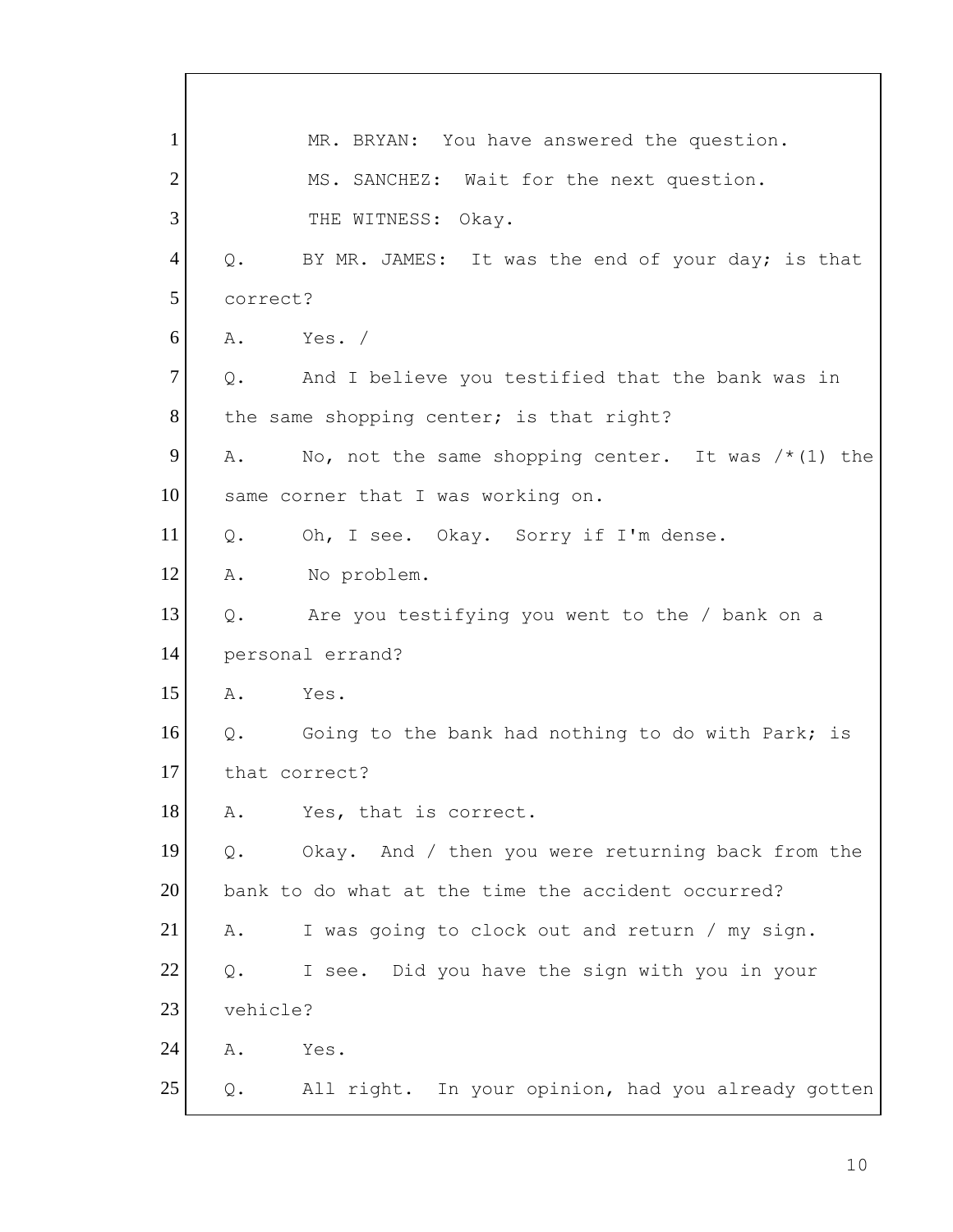1 off // the clock as of the time of the accident?  $2$  A. No. He allows me to clock out when I return to the 3 office. 4 Q. I see. Basically, / you continue to be paid until 5 you clock out; correct?  $6$  A. Yes. 7 Q. Okay. Did your boss know that sometimes you did 8 personal errands and things like /// that on the way back 9 to the office? 10 MR. BRYAN: Objection. That is argumentative. 11 MR. JAMES: That was not my intention. 12 MS. SANCHEZ: Perhaps you could rephrase it. 13 Q. BY MR. JAMES: And had you / previously discussed 14 with your boss the fact that you would sometimes do 15 personal errands before you clocked out? 16 A. No. That was my first time. 17  $\alpha$ . Why /\*(2) did you decide to do it? 18 A. Because my father had contacted me and asked to 19 borrow money. 20 | Q. All right. Your father called you and asked / to 21 borrow some money; is that correct? 22 A. Correct.  $23$  Q. And subsequently you went to the bank to get it; is 24 that right? 25 A. Yes, sir.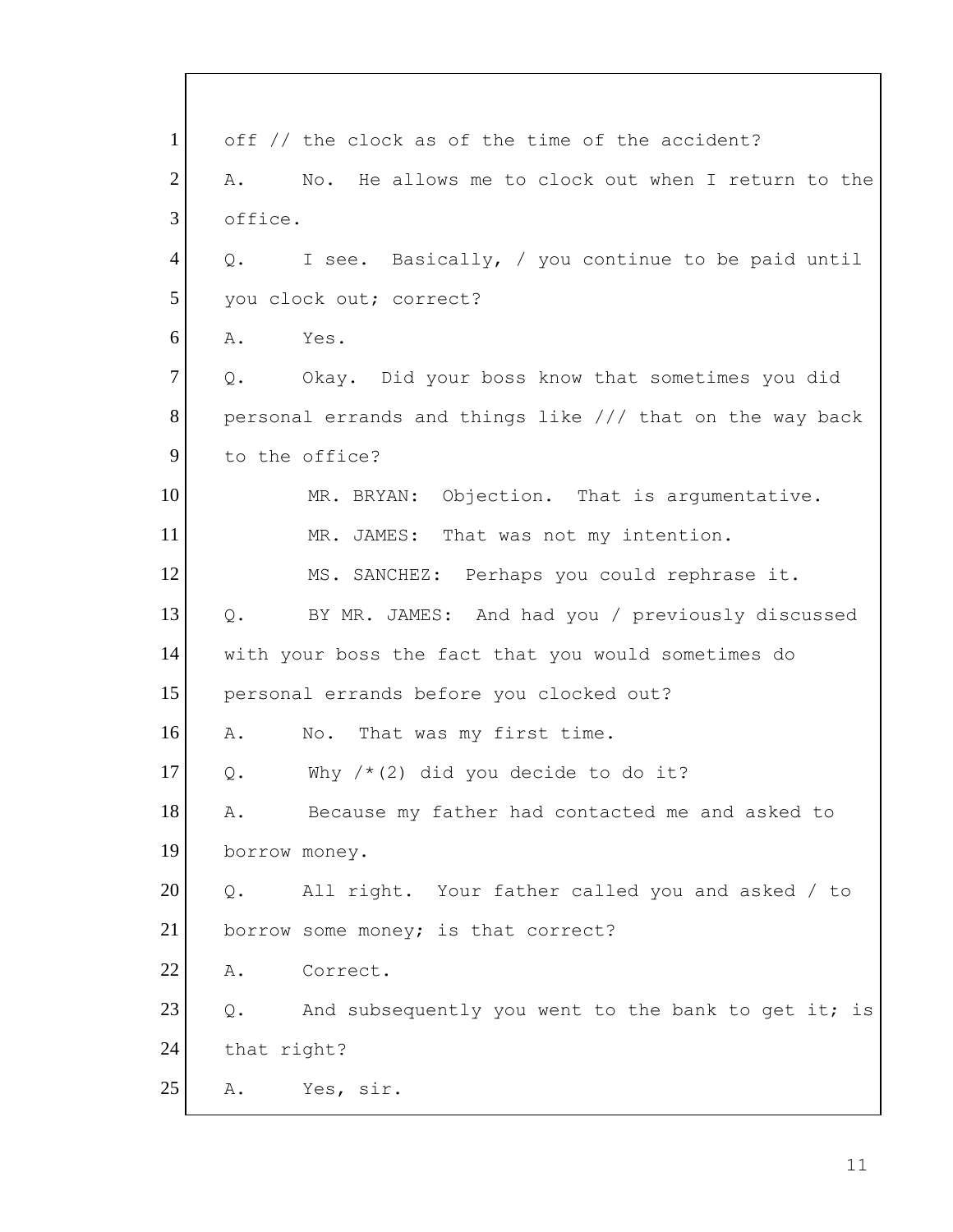1 Q. And then / you were returning back to the office 2 with your sign; is that correct? 3 A. Correct. 4 Q. And were you being paid for that period of time?  $5$  A. Yes,  $/$  I was. 6 Q. Okay. Do you remember about what time you clocked 7 out that day? 8  $\vert$  A. It was about 4:15, but he was rounding it off // to 9 4:30.  $10$  Q. And then the only reason that you were going back 11 to work was to return the sign; is that right? 12 MR. BRYAN: Objection. Argumentative. / 13 MS. SANCHEZ: It also misstates the witness's 14 testimony. 15 THE WITNESS: That is not what I said. 16 Q. BY MR. JAMES: Why were you returning to the 17 office on the day of the accident? /// 18 A. I had to return the sign. Additionally, I needed 19 to clock out. 20 | Q. Okay. Now, you mentioned that you met Mitchell at 21 the bank; is that / correct? 22 A. Yes. Well, I never really formally met Mitchell. 23 I met his passenger. 24 Q. Okay. 25 A. He was the one who introduced us.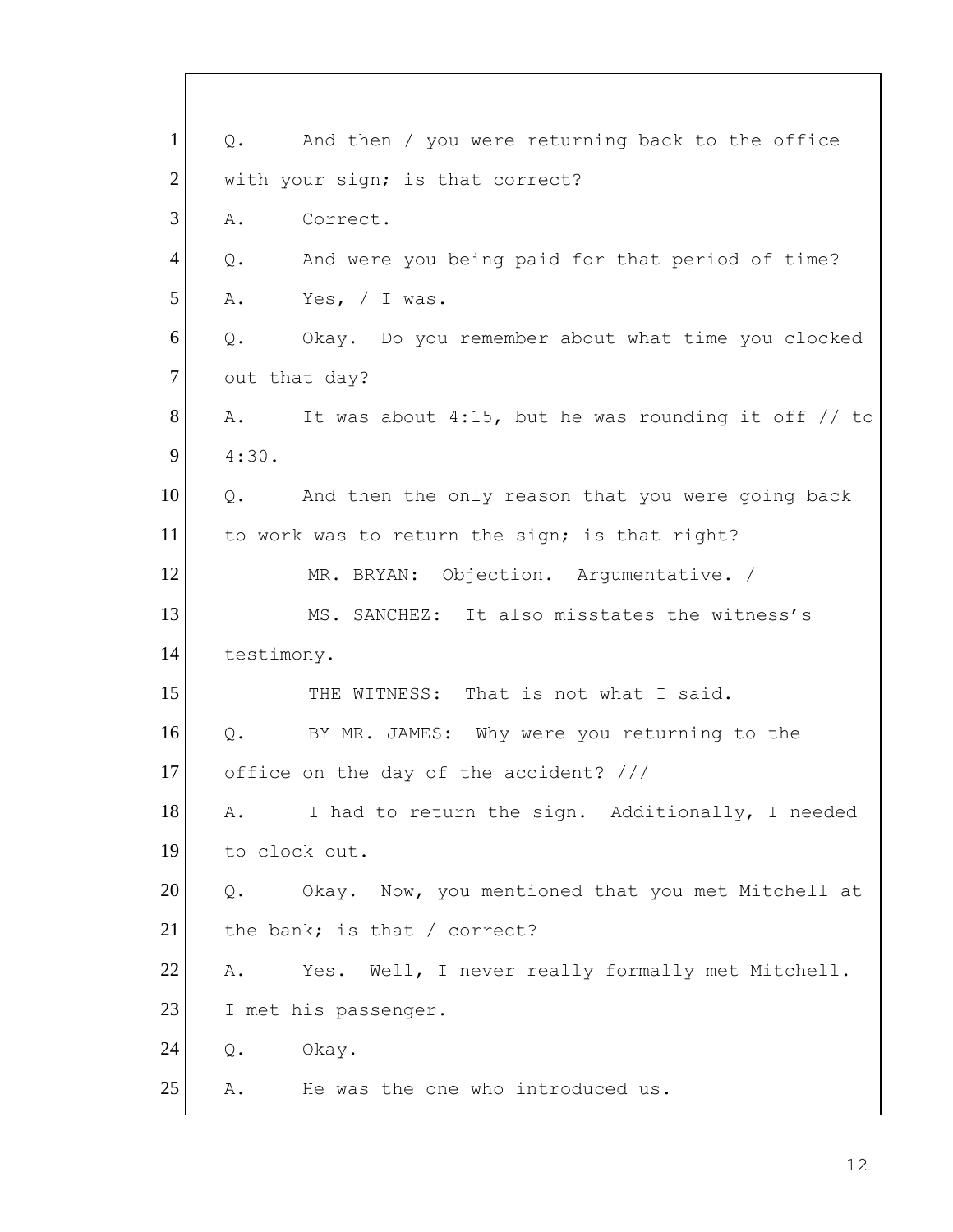| $\mathbf{1}$   | Q.        | Did you know Mitchell $/*$ (3) before the day of the      |
|----------------|-----------|-----------------------------------------------------------|
| $\overline{2}$ | accident? |                                                           |
| 3              | Α.        | I had seen him at school.                                 |
| $\overline{4}$ | Q.        | What school?                                              |
| 5              | Α.        | At the junior college.                                    |
| 6              | $Q$ .     | Would you consider him a friend?                          |
| $\tau$         | Α.        | No. / We just had a class together.                       |
| 8              | $Q$ .     | Okay. Had you ever had a conversation with him            |
| 9              |           | before the day of the accident?                           |
| 10             | Α.        | No.                                                       |
| 11             | Q.        | And then who / was Mitchell's passenger?                  |
| 12             | Α.        | All I know is his name is Vince.                          |
| 13             | $Q$ .     | Vince. Okay.                                              |
| 14             |           | Did you know Vince personally?                            |
| 15             | Α.        | No.                                                       |
| 16             | $Q$ .     | Okay. When you saw Vince at / the bank, was that          |
| 17             |           | the first occasion you were introduced to him?            |
| 18             | Α.        | Yes. I had never met him before that day.                 |
| 19             |           | MR. JAMES: Ms. Sanchez, did you // have any               |
| 20             |           | questions? I would like a few minutes to review my notes. |
| 21             |           | MS. SANCHEZ: Yes, I have a few areas to cover.            |
| 22             |           | MR. JAMES: Why don't you go / ahead and ask them.         |
| 23             |           | <b>EXAMINATION</b>                                        |
| 24             | Q.        | BY MS. SANCHEZ: Okay. Just to summarize, you see          |
| 25             |           | Vince at the bank, and he introduces you to Mitchell;     |

 $\overline{\Gamma}$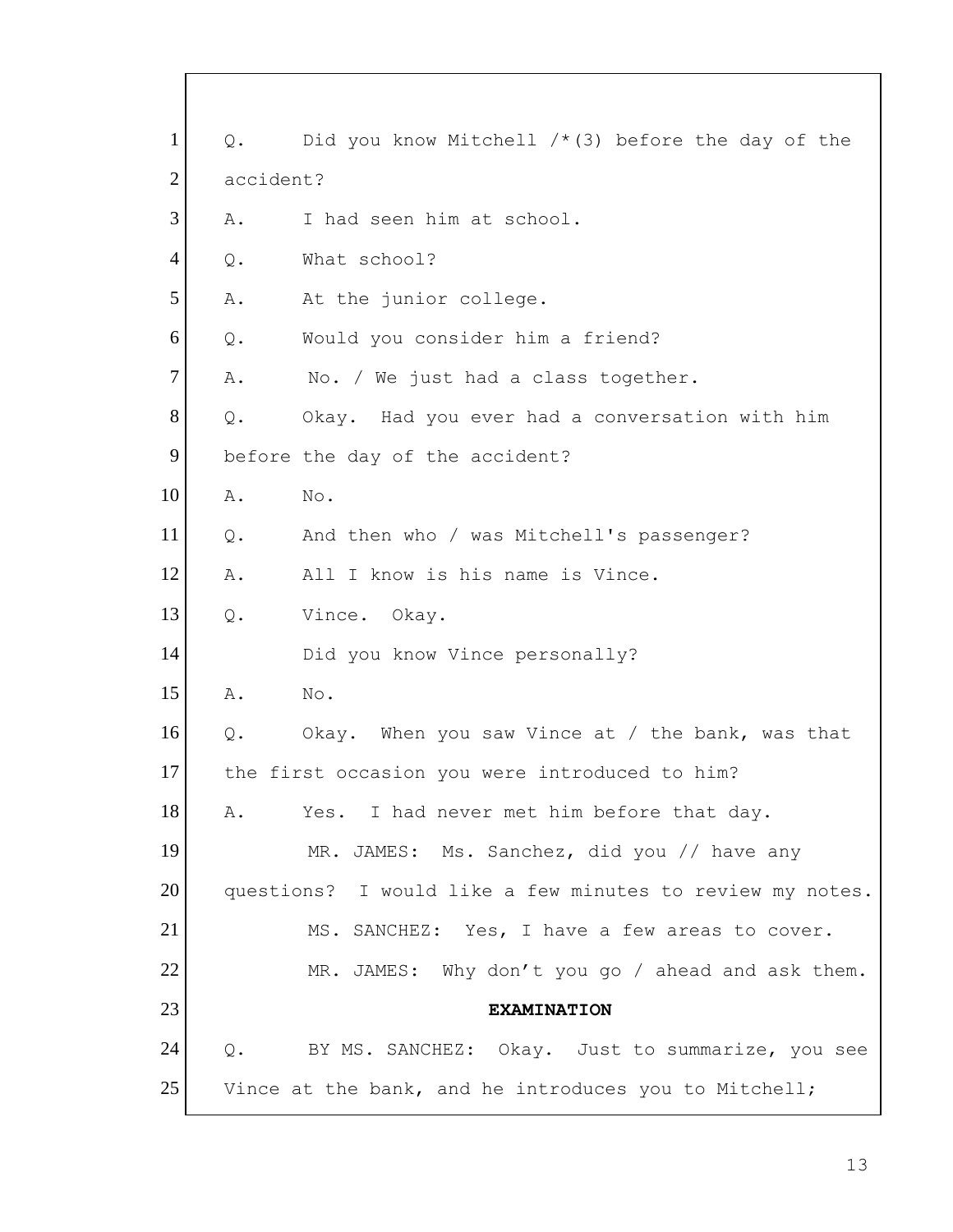| $\mathbf{1}$   | right?   |                                                       |  |
|----------------|----------|-------------------------------------------------------|--|
| $\overline{2}$ | Α.       | No. He introduced himself /// because he was          |  |
| 3              |          | interested in my Mustang.                             |  |
| $\overline{4}$ |          | Q. I see. And you knew Vince from school; is that     |  |
| 5              |          | correct?                                              |  |
| 6              | Α.       | $\mathbb{N} \circ$ .                                  |  |
| $\overline{7}$ |          | Q. Okay. How did Vince know you / or know about your  |  |
| 8              | vehicle? |                                                       |  |
| 9              |          | A. I was at the bank with my vehicle, and he just got |  |
| 10             |          | out and started talking to me about it. $/* (4)$      |  |
| 11             |          | Q. I see. For some reason I imagined it was inside    |  |
| 12             |          | the bank. I don't know why.                           |  |
| 13             | Α.       | No. It wasn't at the teller.                          |  |
| 14             | Q.       | It was outside; / is that correct?                    |  |
| 15             | Α.       | Correct.                                              |  |
| 16             | Q.       | Did you have a "For Sale" sign on your vehicle or     |  |
| 17             |          | anything like that?                                   |  |
| 18             | Α.       | No, ma'am.                                            |  |
| 19             | $Q$ .    | Okay. You just observe Vince / in the parking lot,    |  |
| 20             |          | and he starts mentioning your car; is that correct?   |  |
| 21             | Α.       | Yes, that is right.                                   |  |
| 22             | $Q$ .    | What did he say about your vehicle?                   |  |
| 23             | Α.       | He / asked me what year it is and if I was            |  |
| 24             |          | interested in selling it.                             |  |
| 25             | Q.       | How did you respond?                                  |  |

 $\overline{\Gamma}$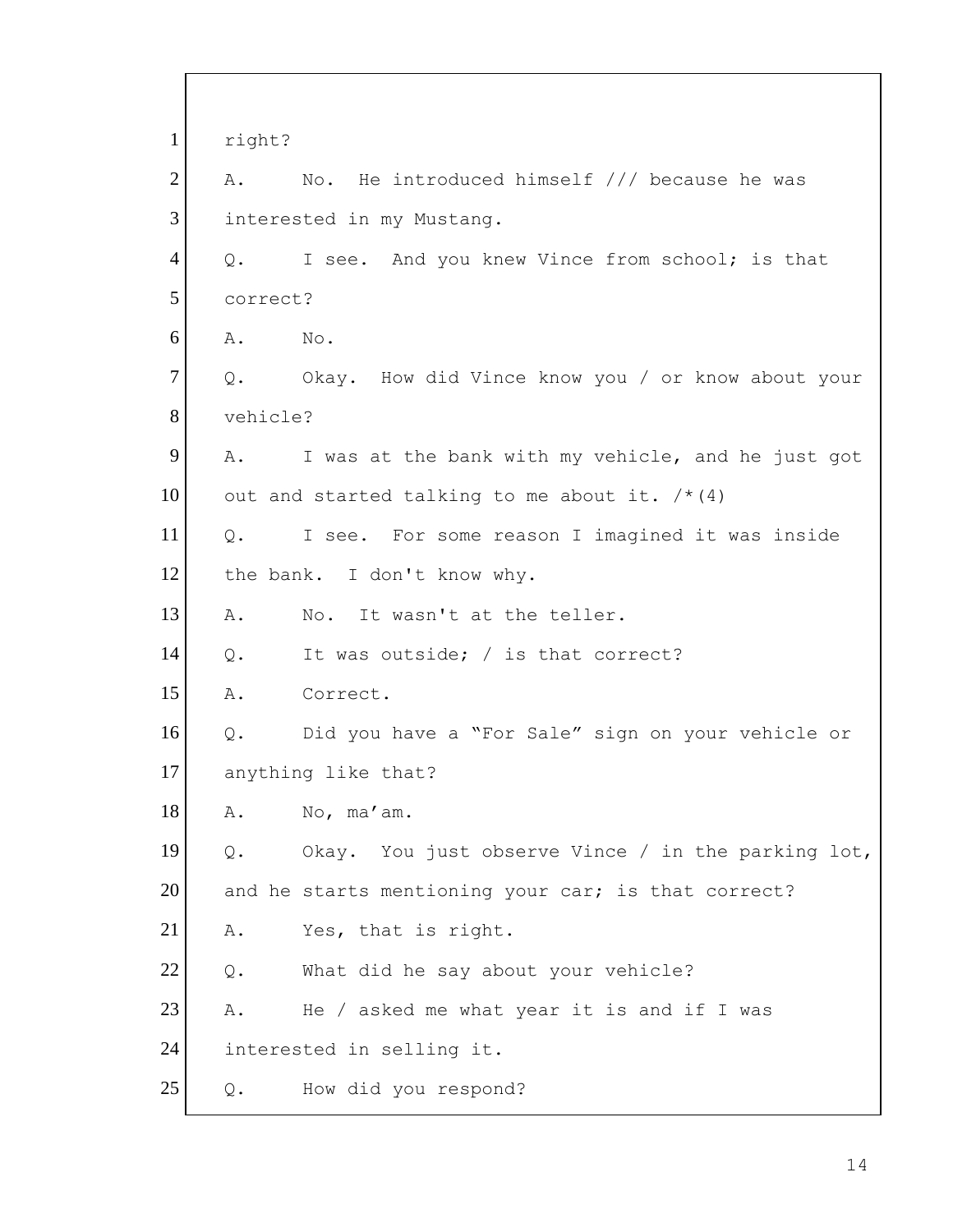1 A. I told him maybe.  $2$  Q. Okay. What subsequently // happened?  $3$  A. He offered a \$1,000, and I told him I didn't know 4 and that I had to think about it. 5 Q. Okay. Did that conclude / the conversation?  $6$  A. And then at that point, Mitchell came towards us, 7 and he started talking about his car too.  $8$  Q. Okay. And what kind of car /// was he talking 9 about? 10 A. Same car but just a newer model. 11 | Q. He had a Mustang also; is that correct? 12 A. Yeah. 13 Q. Okay. Did either of you / guys brag about your 14 vehicles? 15 A. No. 16 Q. Okay. Before that day, what is the fastest you 17 ever drove your car? 18 A. I have had it pretty fast.  $/*$  (5) I have had it to 19 about 115. 20 MR. BRYAN: Objection. Relevance. 21 MS. SANCHEZ: I can still ask about it, Counsel. 22 MR. BRYAN: I have made my record. 23 MR. JAMES: The question has / been answered if 24 you want to continue on. 25 Q. MS. SANCHEZ: Okay. That day in the parking lot,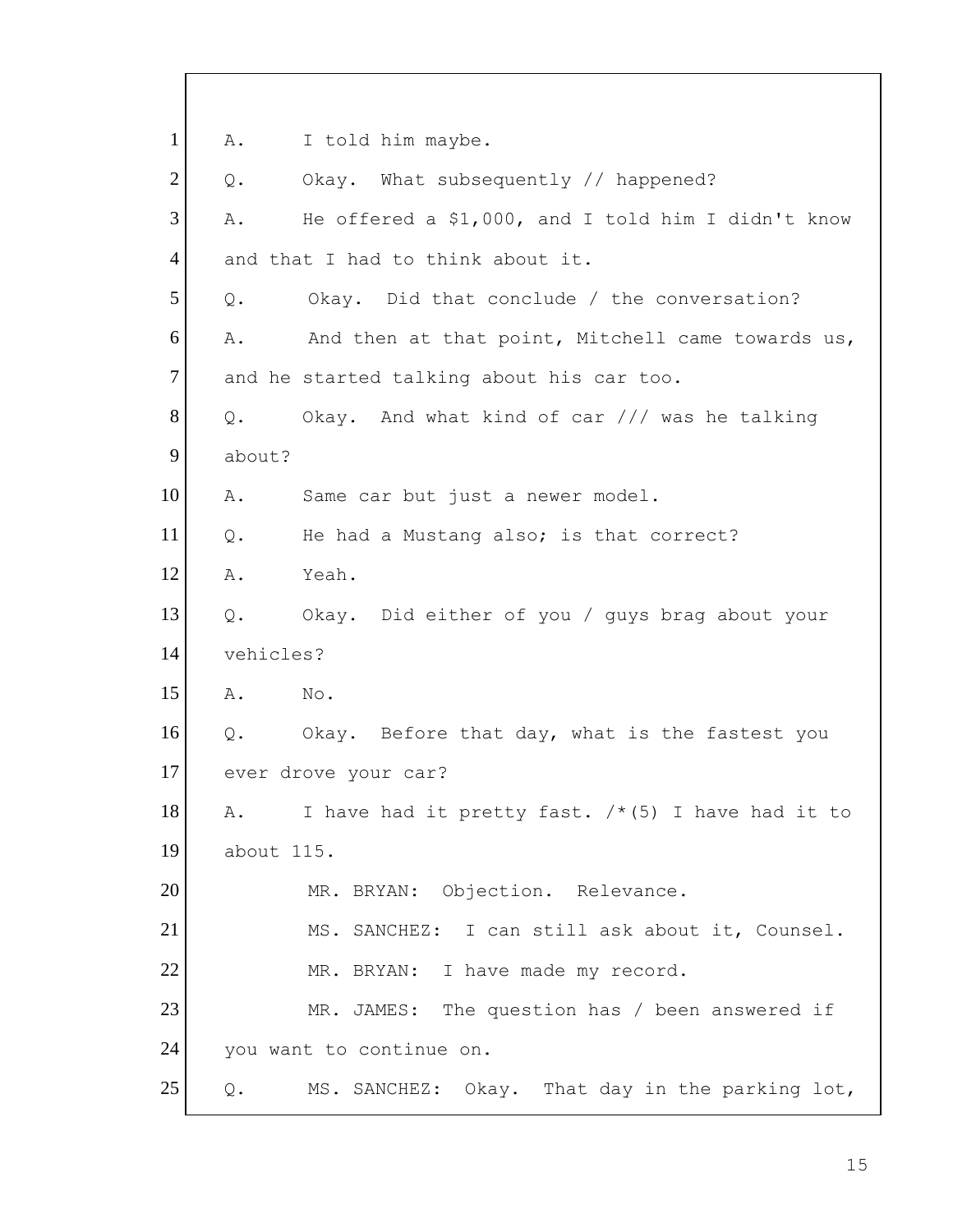| $\mathbf{1}$   | did you discuss how fast your vehicles would go with / |  |  |
|----------------|--------------------------------------------------------|--|--|
| $\overline{2}$ | Vince and Mitchell?                                    |  |  |
| 3              | Α.<br>No.                                              |  |  |
| $\overline{4}$ | Okay. But did you describe how well your cars<br>Q.    |  |  |
| 5 <sup>5</sup> | operated, or did you brag about your cars at all?      |  |  |
| 6              | No.<br>Α.                                              |  |  |
| $\tau$         | You / just looked at each other's cars; is that<br>Q.  |  |  |
| 8              | right?                                                 |  |  |
| 9              | I never looked at his car.<br>A.                       |  |  |
| 10             | Okay. Anyway, what happens next? Mitchell comes<br>Q.  |  |  |
| 11             | up, and he // talks about your car; right?             |  |  |
| 12             | No. He didn't talk about my vehicle. He was<br>Α.      |  |  |
| 13             | trying to get me to look at his vehicle.               |  |  |
| 14             | Okay.<br>Q.                                            |  |  |
| 15             | And / his car was not there. He was driving his<br>Α.  |  |  |
| 16             | mother's car, I suppose.                               |  |  |
| 17             | Q. Okay.                                               |  |  |
| 18             | And after that he was telling me about how I<br>Α.     |  |  |
| 19             | should /// come over, follow him to come check it out. |  |  |
| 20             | Is that subsequently what you did?<br>$\mathsf{Q}$ .   |  |  |
| 21             | Well, I didn't know why he wanted me to go. /<br>Α     |  |  |
| 22             | MR. JAMES: Objection. Nonresponsive.                   |  |  |
| 23             | THE WITNESS: I don't understand.                       |  |  |
| 24             | MR. BRYAN: It's okay, Debbie. Just answer the          |  |  |
| 25             | questions as best you can.                             |  |  |

 $\overline{\Gamma}$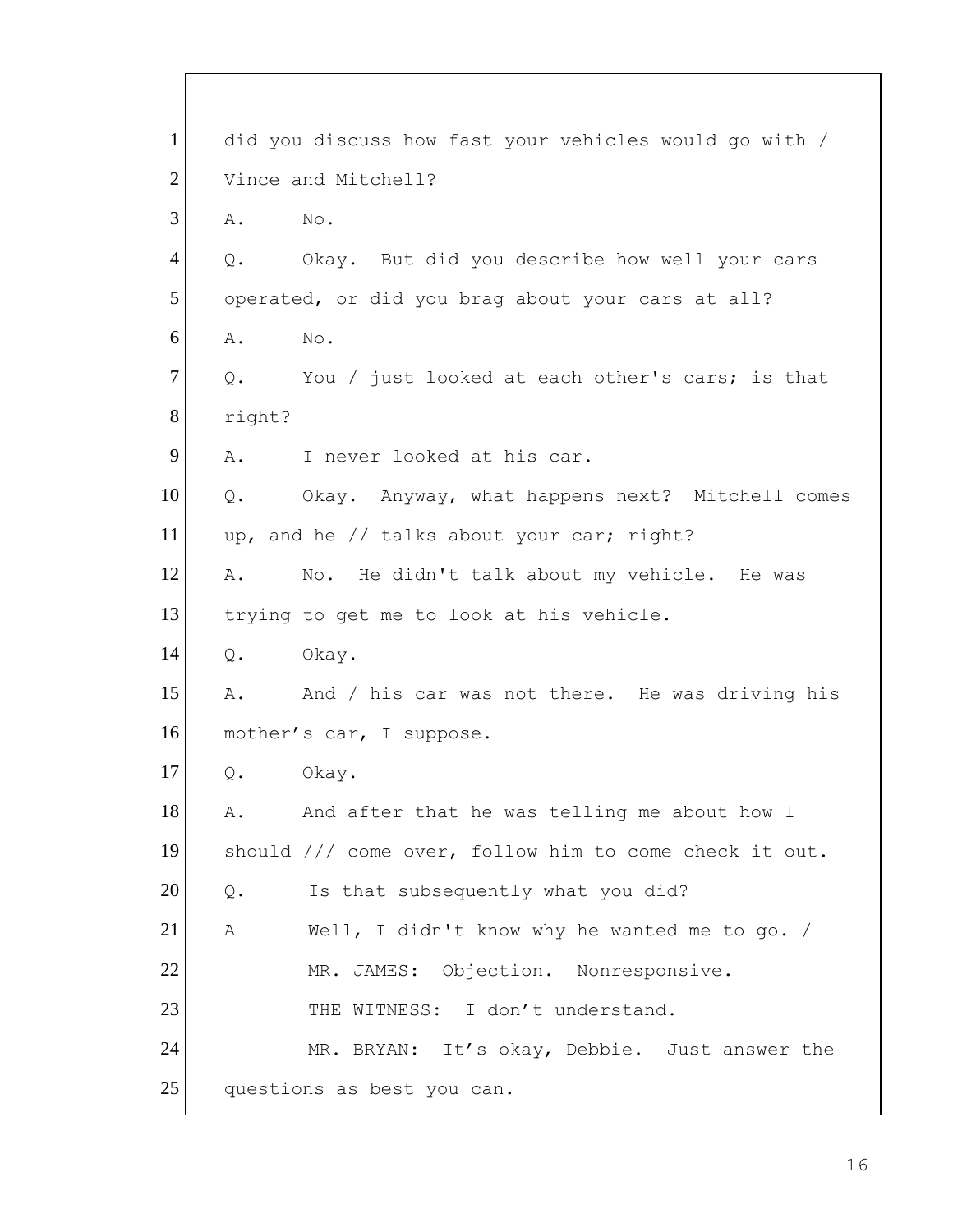1 Q. BY MS. SANCHEZ: And did you say he was not driving 2 a  $/*$  (6) Mustang? 3 A. No, he was not. 4 Q. What was he driving? 5 A. He was driving just a Mazda. 6 Q. Okay. And you said it was his mother's Mazda; is / 7 that right? 8 A. Yes. 9 Q. Okay. Tell us what happens next. 10 A. I left the bank, and I proceeded to leave. As I 11 was pulling out onto Broadway, / I noticed him behind me. 12 Q. Okay. And then what happens? 13 A. I went around the corner, and he went around me 14 from the left. 15 Q. Is this / on Broadway? 16 A. Yes. 17 Q. Okay. Which way are you going on Broadway? 18 A. We were going towards Main. I don't remember if 19 that is east or west. // 20 Q. It doesn't matter. But it is toward Main; is that 21 correct? 22 A. Yes. Correct. 23 | Q. Okay. How many lanes on Broadway are there at that 24 point in / your direction? 25 A. I believe there are three; however, I believe they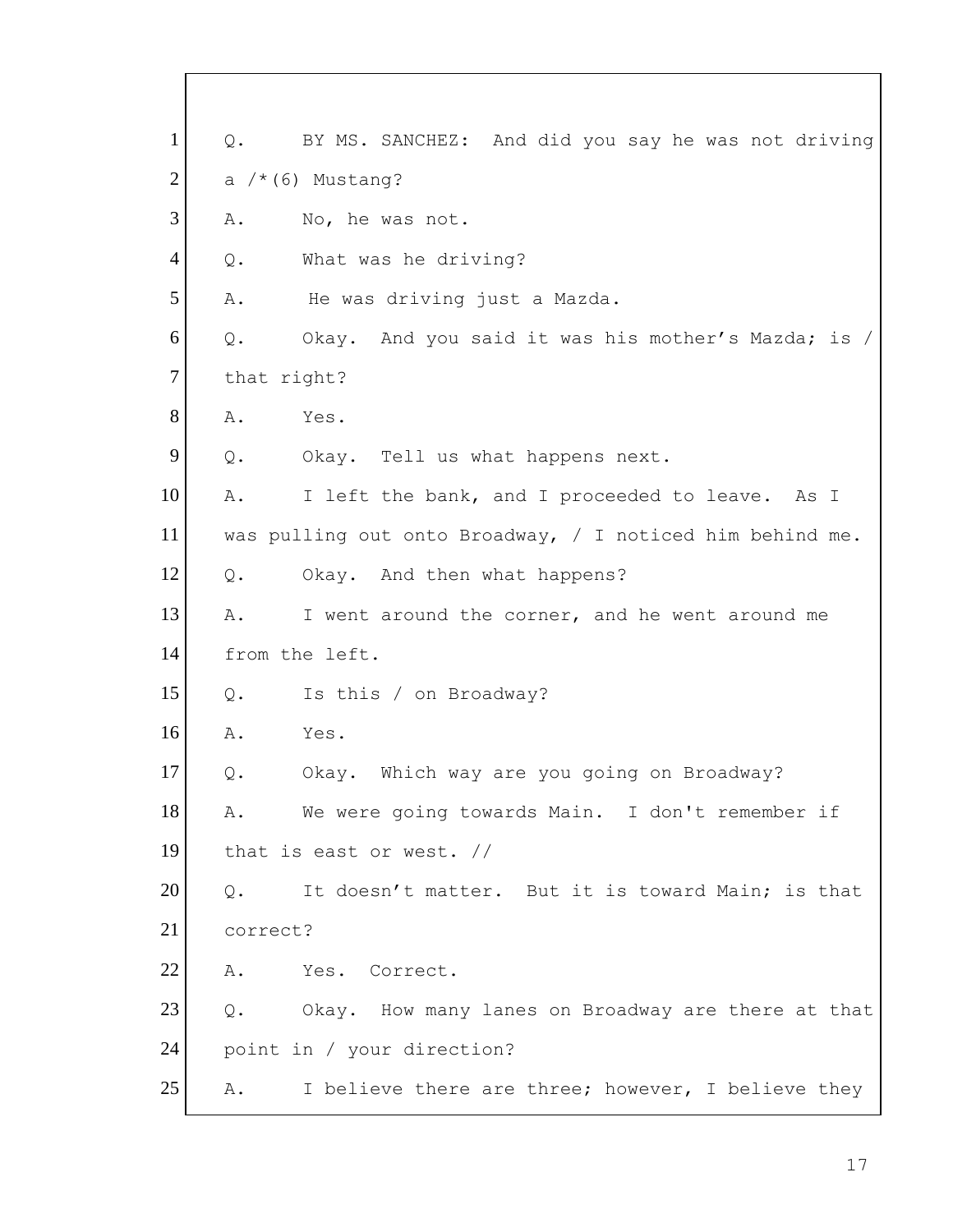1 merge into two.  $2$  Q. What lane are you in? 3 A. I am in the far right /// lane. 4 Q. Okay. Which lane is he in exactly? 5 A. He is in the first lane. 6 0. The left lane? 7 A. Correct. 8 Q. Okay. There is an empty lane between / the two of 9 you; right? 10 A. I don't know. 11 | Q. Does that sound correct? If you don't remember, 12 it's okay. Is that your best recollection? 13  $\vert$  A. No. There  $\vert \star (7)$  wasn't a lane between us. 14 Q. Do you believe there are probably just two lanes 15 there? 16 A. Yeah, probably two lanes there -- my lane and his 17 lane. / 18 | Q. I understand. All right. 19 A. There was no actual lane between us. 20 | Q. Okay. You are in the right lane; correct? 21 A. Yes, that is correct.  $22$  Q. Are your / vehicles right next to each other? 23 A. No. He was ahead of me the whole while. 24 MR. JAMES: I'm sorry to interrupt, Counsel, but I 25 did not hear / that answer.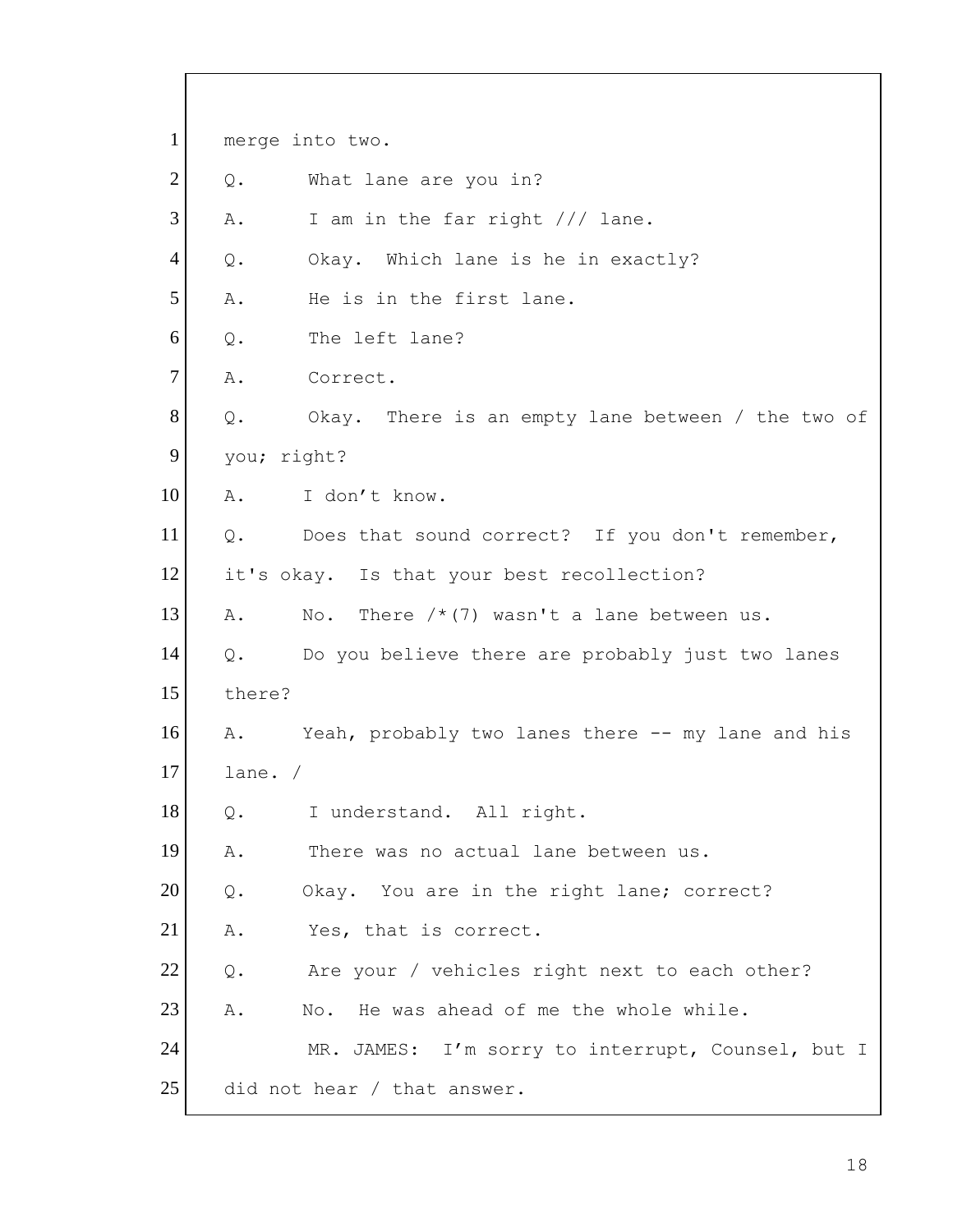1 MR. BRYAN: She said he was ahead of her the 2 entire time. 3 MR. JAMES: Thank you for the clarification. 4 Q. MS. SANCHEZ: Okay. So when he first comes up  $5$  next // to you, he passes you; is that correct? 6 A. Yes.  $7$  Q. Okay. And then what is the farthest he gets ahead 8 of you? 9 A. Approximately three car lengths. / 10 Q. Okay. And did that happen right away? 11 A. Yes. Right after that corner I made. 12 Q. Okay. That is actually what I was thinking. You 13 make your /// right-hand turn; correct? 14 A. No. Left-hand. 15 0. It was a left-hand turn; correct? 16 A. That is correct. 17 Q. Okay. He comes around the corner, passes you, / 18 and gets about three car lengths ahead; right? 19 A. Yes. 20 | Q. Okay. At that point, approximately how fast do 21 you think you are going? 22 A. 25, 30.  $/*$  (8) I'm not going that fast.  $23$  Q. Do you have an estimate as to how fast he was 24 going when he got approximately three car lengths ahead / 25 of you?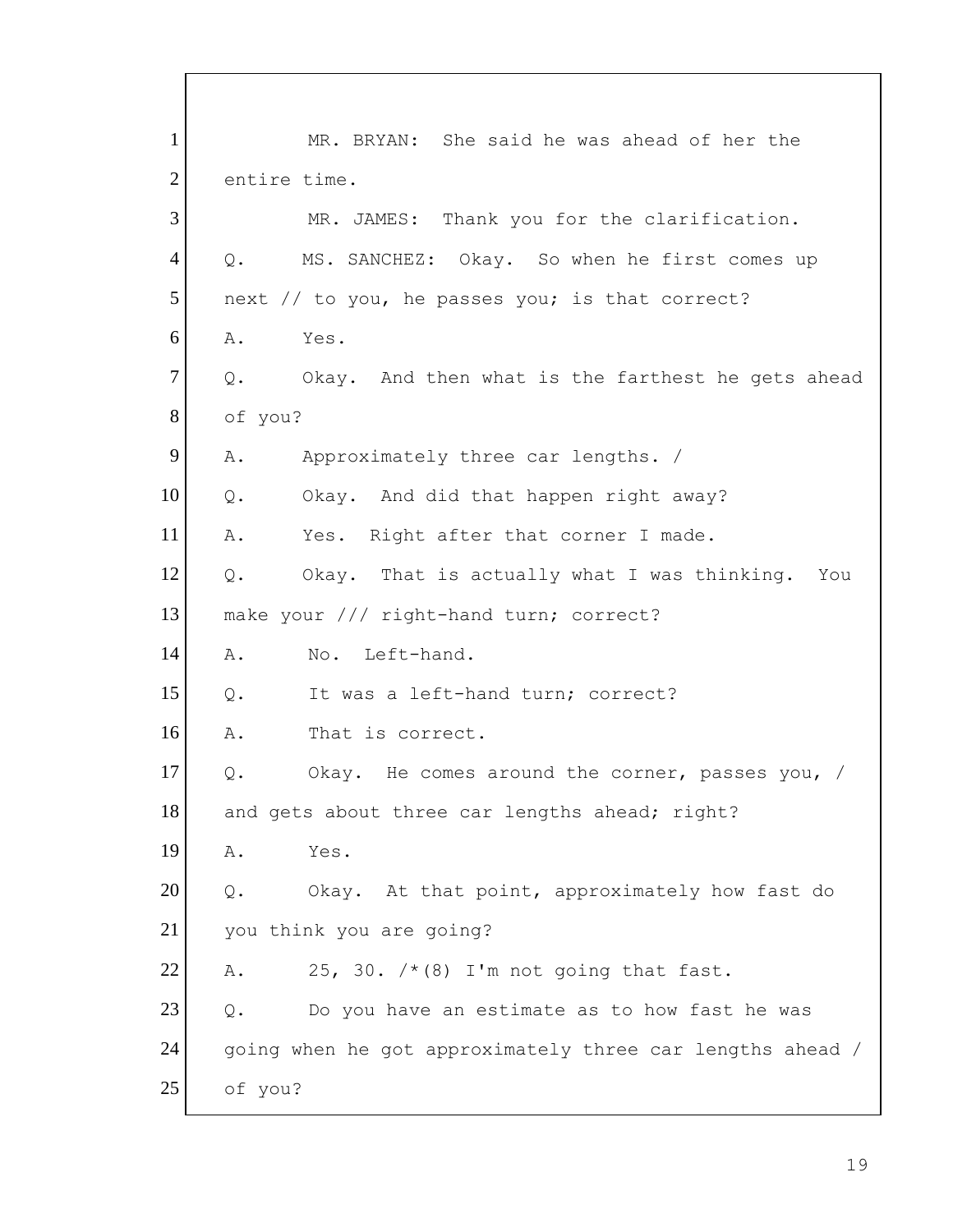| $\mathbf{1}$   | Α.     | No.                                                    |
|----------------|--------|--------------------------------------------------------|
| $\overline{2}$ | Q.     | Okay. What happens next?                               |
| 3              | Α.     | I was talking to my brother, and I was asking him      |
| 4              |        | if he knew whether we were supposed / to follow him or |
| 5              | not.   |                                                        |
| 6              | Q.     | Your brother was with you?                             |
| $\overline{7}$ | Α.     | Yes.                                                   |
| 8              | Q.     | Is that the gentleman who is here today out in the     |
| 9              | lobby? |                                                        |
| 10             | Α.     | Correct. That's / why I brought him.                   |
| 11             | Q.     | Okay. What is his name?                                |
| 12             | Α.     | Cory.                                                  |
| 13             | Q.     | Where does Cory reside?                                |
| 14             | Α.     | He resides at my mother's house.                       |
| 15             | $Q$ .  | Do you still reside at // the same address?            |
| 16             | Α.     | No.                                                    |
| 17             | Q.     | Where do you live now?                                 |
| 18             | Α.     | I live at my sister's house.                           |
| 19             | $Q$ .  | Where is that?                                         |
| 20             | Α.     | 6844 University Avenue.                                |
| 21             | Q.     | But / your brother Cory still lives with your          |
| 22             |        | parents; is that correct?                              |
| 23             | Α.     | Yes.                                                   |
| 24             |        | MS. SANCHEZ: Counsel, would you like to finish         |
| 25             | up?    |                                                        |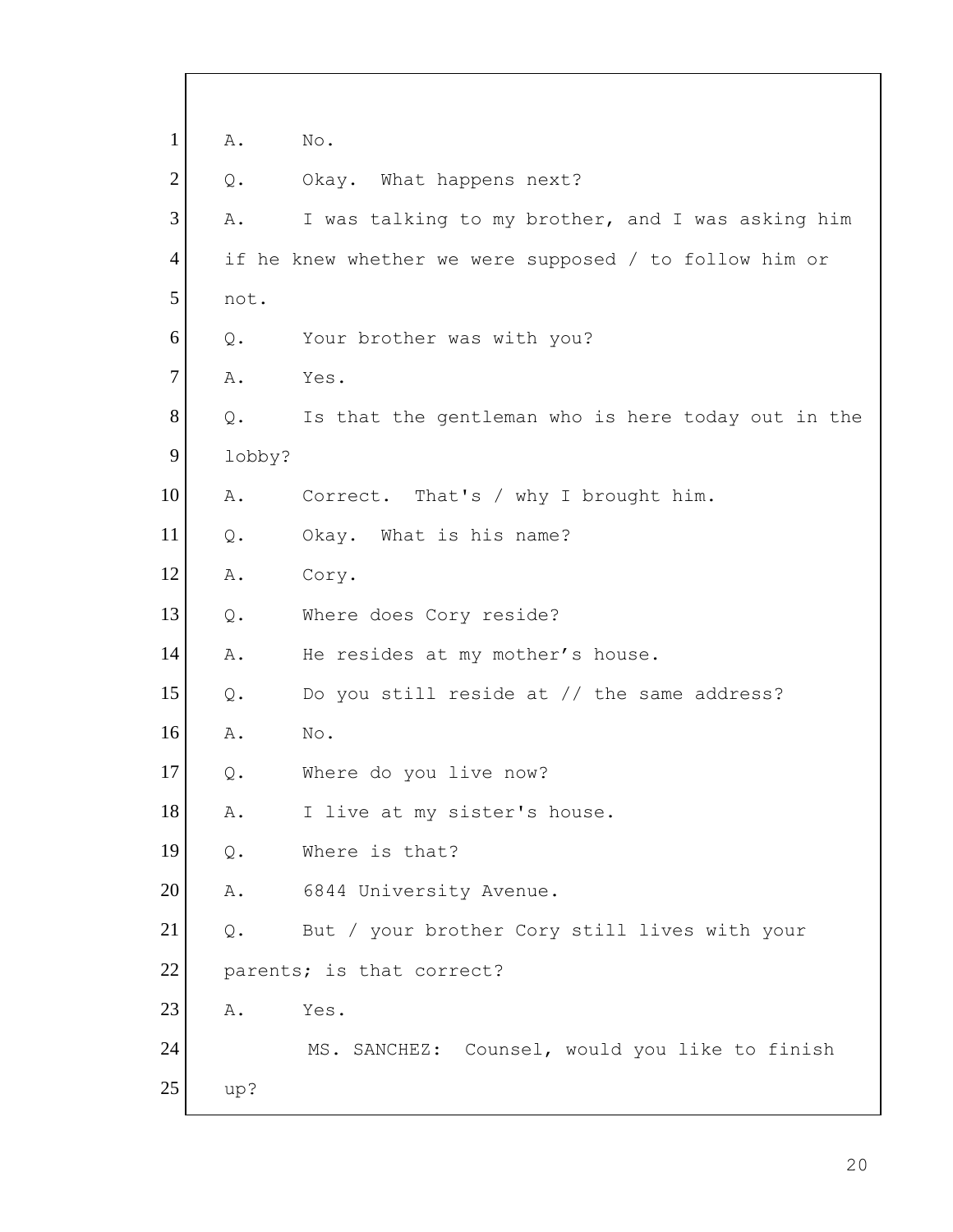1 MR. JAMES: Yes, please. 2 MR. BRYAN: Debbie, do you need /// a break? 3 THE WITNESS: No. Let's continue. 4 **EXAMINATION** 5 | Q. BY. MR. JAMES: Okay. We had gotten to the point 6 where you are proceeding on Broadway. Are you with me? 7 A. Yes.  $8$  Q. You are / on the right. He is approximately three 9 car lengths ahead. Am I correct so far? 10 A. Yes, sir. 11 Q. What happens next? 12 A. I move behind him, not  $/*$  (9) knowing whether to 13 follow him or not. 14 Q. Okay. 15 A. Well, since I had to take my sign back, I moved 16 back into the other lane. 17 Q. Okay. / And then what happens? 18 | A. We caught a light. 19 Q. Okay. What do you mean? Can you elaborate? 20 A. Well, I'm unsure whether we caught the light or / 21 it just turned green again. 22 Q. I understand. 23 A. I continued to proceed down the road. 24 Q. Tell us what happened after that. 25 A. And as we were driving / down the road, I could